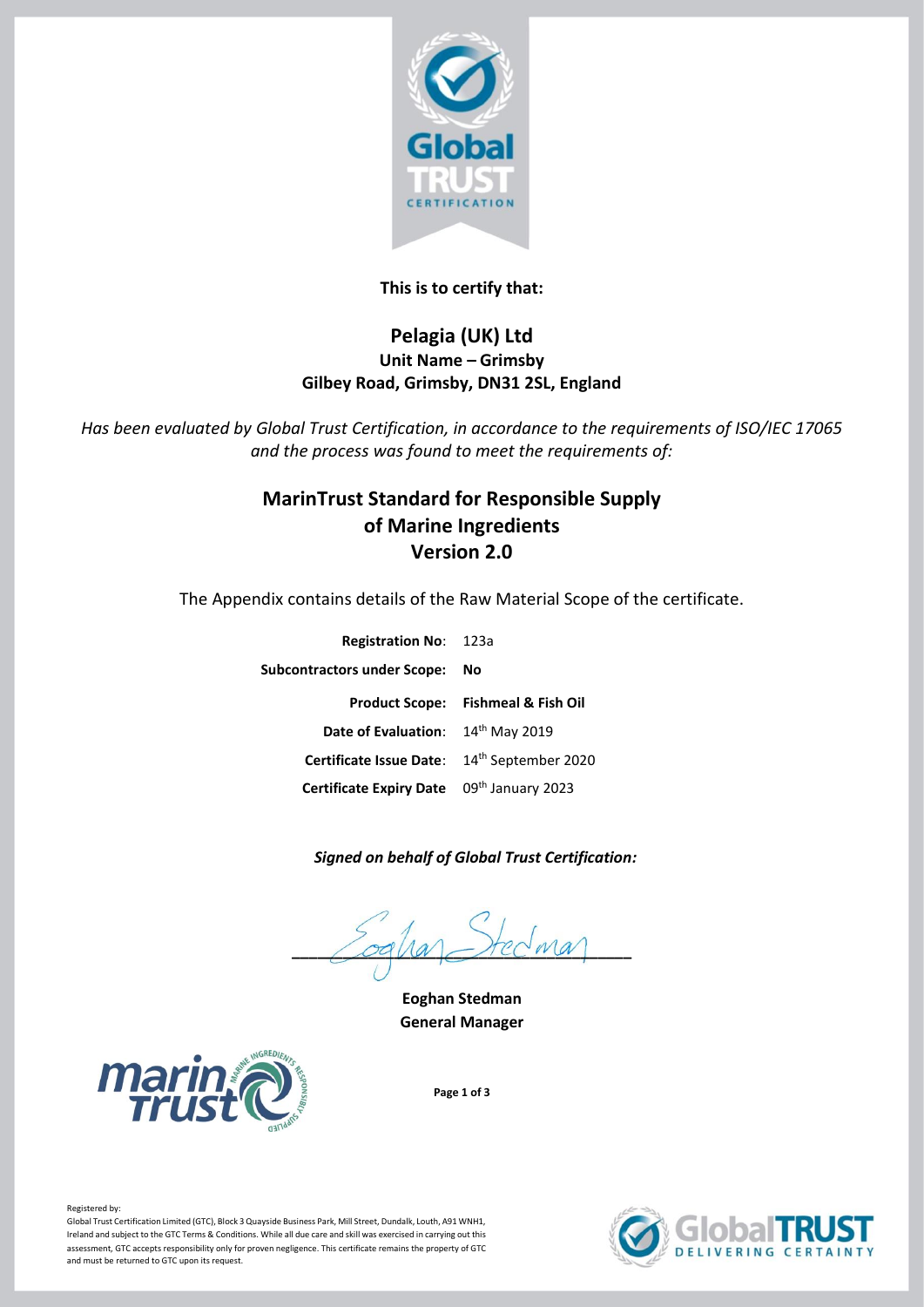

#### **APPENDIX 1**

# **Registration No: 123a** Issue Date: 21<sup>st</sup> June 2021

| <b>Fishery Scope</b>                             | Location                                                                                                                                                                                                                                               |
|--------------------------------------------------|--------------------------------------------------------------------------------------------------------------------------------------------------------------------------------------------------------------------------------------------------------|
| Not Applicable                                   | Not Applicable                                                                                                                                                                                                                                         |
| <b>Fishery By-Product Scope</b>                  | Location                                                                                                                                                                                                                                               |
| Cod (Gadus morhua)                               | FAO Fishing Area 27 (Northeast Atlantic) - ICES in Division 5a<br>Icelandic Waters                                                                                                                                                                     |
| Cod (Gadus morhua)                               | FAO Fishing Area 27 (Northeast Atlantic) - in subareas 1 and 2<br>(Northeast Arctic)                                                                                                                                                                   |
| Coley/Saithe (Pollachius virens)                 | ICES Subareas 4 and 6, and Division 3a (North Sea, Rockall and<br>West of Scotland, Skagerrak and Kattegat)                                                                                                                                            |
| Crab (Cancer pagurus)                            | Southeast Ireland, Celtic Sea                                                                                                                                                                                                                          |
| Greenland halibut (Reinhardtius hippoglossoides) | ICES Subareas 5,6,12 and 14 (Iceland and Faroes grounds, West of<br>Scotland, North of Azores, East of Greenland)                                                                                                                                      |
| Haddock (Melanogrammus aeglefinus)               | FAO Area 27 Atlantic Northeast, ICES Division 7a - in ICES Division<br>7a (Irish Sea)                                                                                                                                                                  |
| Haddock (Melanogrammus aeglefinus)               | FAO Area 27 Atlantic Northeast, ICES Subarea 4, Division 6a and<br>Subdivision 20 - ICES Subarea 4, Division 6a and Subdivision 20<br>(North Sea, West Scotland, Skagerrak)                                                                            |
| Haddock (Melanogrammus aeglefinus)               | FAO Area 27 Atlantic Northeast, ICES Division 7b-k - ICES Division<br>7b-k (southern Celtic Seas and English Channel)                                                                                                                                  |
| Lemon sole (Microstomus kitt)                    | FAO Area 27 Atlantic Northeast, ICES Subarea 4 and Divisions 3.a<br>and 7.d (North Sea, Skagerrak and Kattegat, eastern English<br>Channel) - ICES Subarea 4 and Divisions 3.a and 7.d (North Sea,<br>Skagerrak and Kattegat, eastern English Channel) |
| Mackerel (Scomber scombrus)                      | ICES Subareas 1-8 and 14, and in Division 9.a (Northeast Atlantic<br>and adjacent waters)                                                                                                                                                              |
| Anglerfish (Lophius budegassa/piscatorius)       | ICES Subareas 4 and 6 and in Division 3.a (North Sea, Rockall and<br>West of Scotland, Skagerrak and Kattegat)                                                                                                                                         |
| Pilchard (Sardina pilchardus)                    | ICES Subarea 7 (southern Celtic Seas and the English Channel)                                                                                                                                                                                          |
| Plaice (Pleuronectes platessa)                   | ICES Subarea 4 (North Sea) and Subdivision 20 (Skagerrak)                                                                                                                                                                                              |
| Pollock (Pollachius pollachius)                  | ICES Subareas 6-7 (Celtic Seas and the English Channel)                                                                                                                                                                                                |